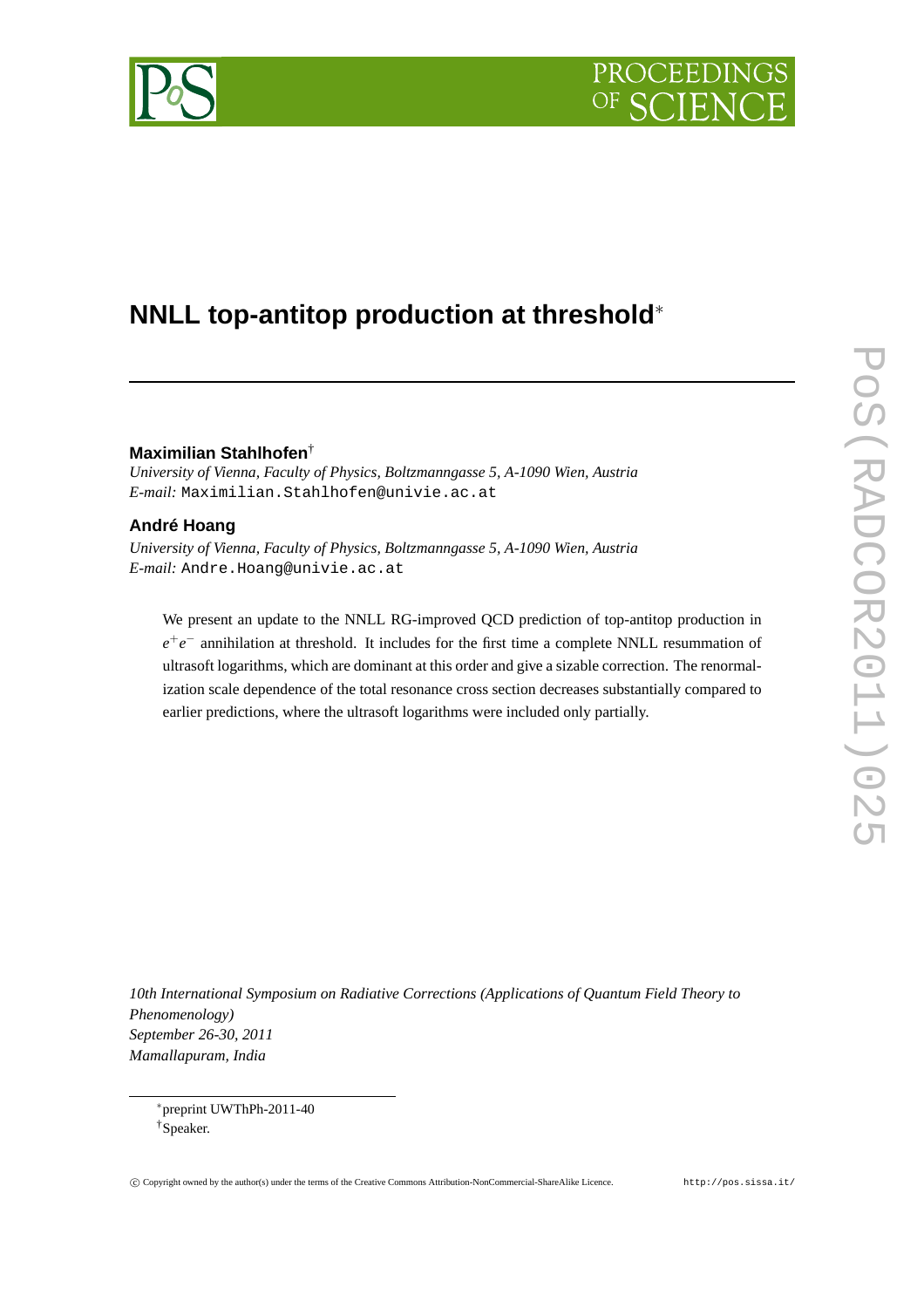### **1. Introduction**

A scan of the resonance in top-antitop production at a future linear collider will allow for a precise determination of the mass, the width and the couplings of the top quark [1]. This imposes high requirements on the precision of the theoretical prediction for the total cross section near threshold, which can in principle be met by high order perturbative calculations using nonrelativistic effective field theories based on NRQCD [2]. So far, however the accuracy in the normalization of the total *t t*¯ resonance cross section was limited by a relatively large renormalization scale dependence of about 6 % in the renormalization group improved (RGI) NNLL prediction [3] (see also Ref. [4]) and about 10 % in a fixed order  $N^3LO$  computation [5]. Although the determination of the top mass, which primarily depends on the c.m. energy where the cross section rises, might not be affected by this uncertainty, it still renders precision measurements of the top total width or the top Yukawa coupling impossible. To match the statistical uncertainties, that are expected for these quantities at the International Linear Collider (ILC), a theoretical precision of the cross section normalization of at least 3% is needed.

In this talk we shortly review recent progress in the RGI calculations concerned with heavy quark-antiquark production at threshold within the vNRQCD effective theory framework [6] and discuss its implications for the resonance line-shape of  $\sigma_{\text{tot}}(e^+e^- \to t\bar{t})$ .

#### **2. The cross section**

To achieve reliable results for a heavy quark pair production process close to threshold it is mandatory to resum so-called "Coulomb singularities", i.e. terms that scale like powers of  $\alpha_s/\nu$ , where  $\alpha_s$  is the strong coupling and  $\nu$  is the (nonrelativistic) relative velocity of the heavy quarks, to all orders in perturbation theory. This task can be performed employing a Schrödinger equation within the nonrelativistic effective theory approach. In addition potentially large logarithms of the relative velocity  $\nu$  as they typically appear in quantum corrections to the leading order cross section can be systematically resummed using a modified renormalization group with the "subtraction velocity" <sup>ν</sup> being the renormalization scale parameter [6]. Thus the R-ratio for top-antitop threshold production schematically takes the form [7]

$$
R = \frac{\sigma_{t\bar{t}}}{\sigma_{\mu^+\mu^-}} = \nu \sum_{k} \left(\frac{\alpha_s}{\nu}\right)^k \sum_{i} (\alpha_s \ln \nu)^i \times \left\{1 \text{ (LL)}; \ \alpha_s, \nu \text{ (NLL)}; \ \alpha_s^2, \alpha_s \nu, \nu^2 \text{ (NNLL)}; \ \dots \right\} \tag{2.1}
$$

and we assume  $v \sim \alpha_s$  due to the Coulombic bound-state-like dynamics of the system in the resonance region.

The R-Ratio for the production via a virtual photon or Z boson with the c.m. energy  $\sqrt{s}$  has contributions from vector and axial-vector currents and can be written as

$$
R^{\gamma, Z}(s) = F^{\nu}(s) R^{\nu}(s) + F^a(s) R^a(s), \qquad (2.2)
$$

where due to the optical theorem

$$
R^{\nu}(s) = \frac{4\pi}{s} \operatorname{Im} \left[ -i \int d^4x \, e^{i\sqrt{s}t} \left\langle 0 \left| T \, j_{\mu}^{\nu}(x) \, j^{\nu\mu}(0) \right| 0 \right\rangle \right],
$$
  

$$
R^a(s) = \frac{4\pi}{s} \operatorname{Im} \left[ -i \int d^4x \, e^{i\sqrt{s}t} \left\langle 0 \left| T \, j_{\mu}^a(x) \, j^{a\mu}(0) \right| 0 \right\rangle \right].
$$
 (2.3)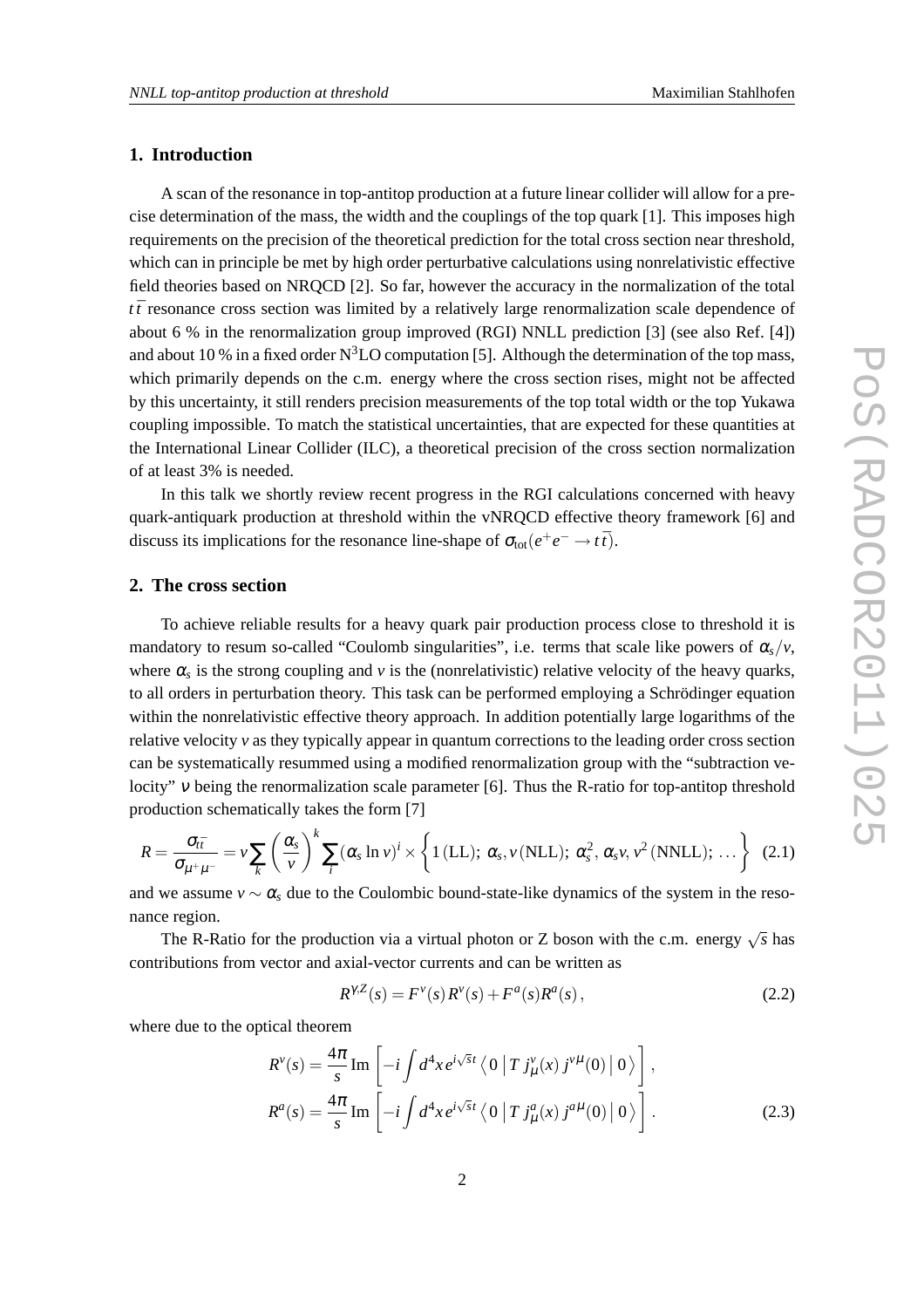The prefactors  $F^{\nu}(s)$ ,  $F^{\alpha}(s)$  contain the effects from the  $\gamma$  and Z exchange and are given in Ref. [7]. The standard model currents  $j^{\nu}_{\mu}$  and  $j^{\alpha}_{\mu}$  produce the heavy quark pair in a vector and an axialvector state, respectively. Within the effective theory description these currents are replaced by their nonrelativistic counterparts and we find to NNLO in the *v* counting

$$
R^{\nu}(s) = \frac{4\pi}{s} \operatorname{Im} \left[ c_1^2(\nu) \mathcal{A}_1(\nu, m, \nu) + 2 c_1(\nu) c_2(\nu) \mathcal{A}_2(\nu, m, \nu) \right],
$$
  
\n
$$
R^a(s) = \frac{4\pi}{s} \operatorname{Im} \left[ c_3^2(\nu) \mathcal{A}_3(\nu, m, \nu) \right],
$$
\n(2.4)

where the  $\mathcal{A}_i$  denote effective current correlators and  $\mathcal{A}_2$  and  $\mathcal{A}_3$  are suppressed compared to the LO correlator

$$
\mathscr{A}_1(v,m,v) = i \sum_{\mathbf{p},\mathbf{p}'} \int d^4x \, e^{i(\sqrt{s}-2m)t} \left\langle 0 \left| T \, \mathbf{J}_{1,\mathbf{p}}(x) \, \mathbf{J}_{1,\mathbf{p}'}^\dagger(0) \right| 0 \right\rangle \tag{2.5}
$$

by a factor of  $v^2$ . The  $c_i \sim 1$  are Wilson coefficients of the effective currents, i.e. functions of the renormalization scale  $v$  and the heavy quark mass  $m$ . In Eq. (2.5) we have adopted the vNRQCD label notation for the leading  ${}^{3}S_{1}$  current

$$
\mathbf{J}_{1,\mathbf{p}} = \psi_{\mathbf{p}}^{\dagger} \sigma(i\sigma_2) \chi_{-\mathbf{p}}^*,
$$
 (2.6)

where  $\psi_p$  and  $\chi_p$  annihilate top and antitop quarks with three-momentum **p**, respectively, and where color indices have been suppressed.

The missing piece to reach NNLL precision in Eq. (2.4) is the NNLL running of the S-Wave current coefficient *c*<sub>1</sub>(*v*). All other pieces including all relevant electroweak effects ( $\alpha_{ew} \sim \alpha_s^2$ ) are known with sufficient accuracy [7, 4, 8, 9, 10]. In particular, the  $\mathscr{A}_i$  correlators can be related to Green functions of a Schrödinger operator and incorporate the resummation of Coulomb singular terms.

### **3. Current renormalization**

Without loss of generality we parameterize the RG evolution of the current coefficient  $c_1(v)$ as

$$
\ln\left[\frac{c_1(\nu)}{c_1(1)}\right] = \xi^{\text{NLL}}(\nu) + \left(\xi^{\text{NNLL}}_{\text{m}}(\nu) + \xi^{\text{NNLL}}_{\text{nm}}(\nu)\right) + \dots,\tag{3.1}
$$

where the LL contribution vanishes [6] and the NNLL contribution consists of a "mixing" term  $\xi_{\rm m}^{\rm NNLL}$  and a "non-mixing" term  $\xi_{\rm nm}^{\rm NNLL}$ . The latter is generated directly by UV divergent threeloop vertex diagrams for the production of a heavy quark-antiquark pair and has been computed in Ref. [11] using vNRQCD. It involves a non-trivial entanglement of soft and ultrasoft scales at subleading order that has at this time only been systematically treated in vNRQCD. The "mixing" part, in contrast, is generated by the same two-loop diagrams that are responsibe for the NLL running of  $c_1$  through subleading NLL corrections to the (four-quark) vertices, namely the potentials, in the loops.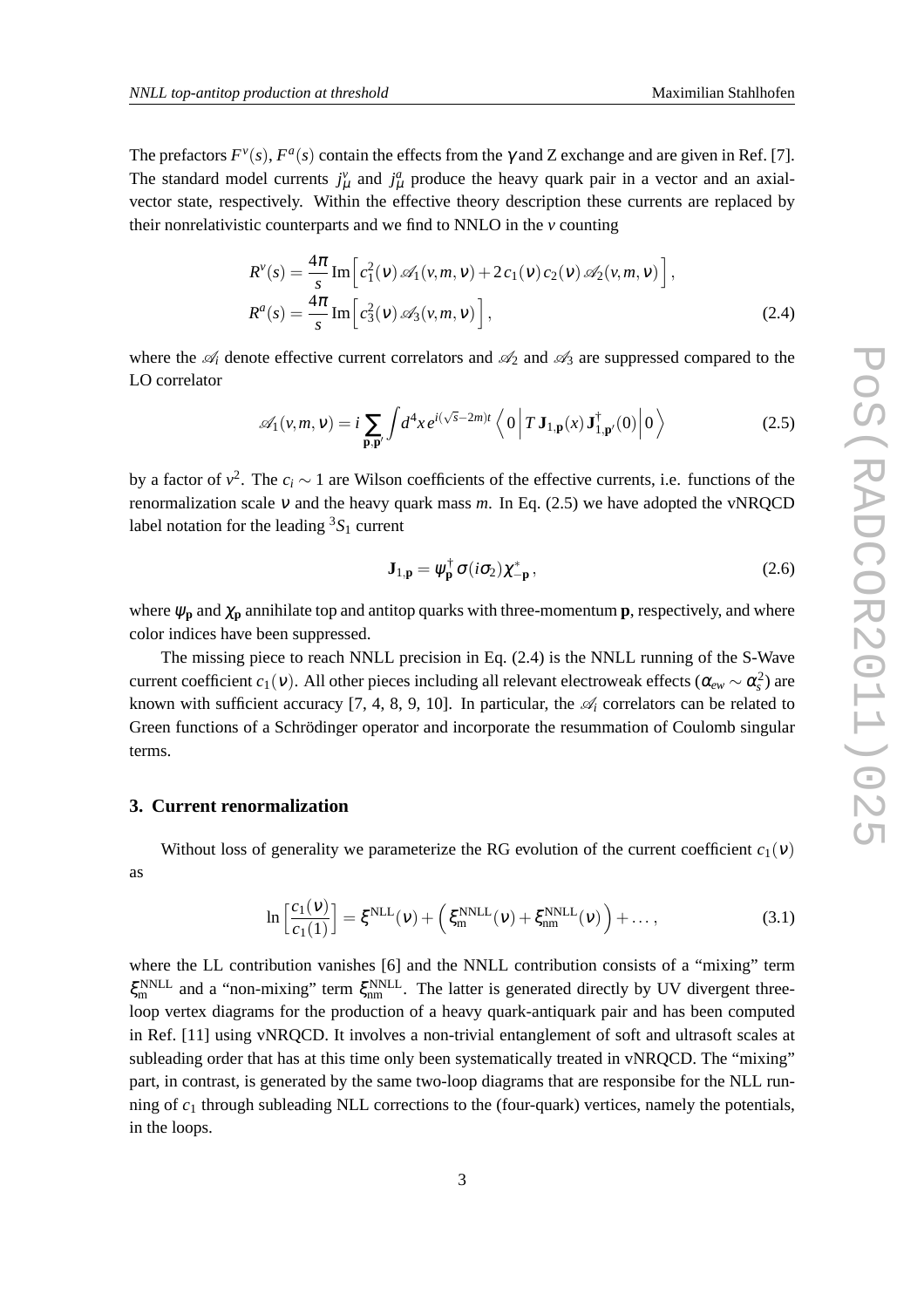In other words, we can derive  $\xi_{\rm m}^{\rm NNLL}$  from the known NLL anomalous dimension ( $\mathbf{S}^2 = 2$ ) [12]

$$
\left(v\frac{\partial}{\partial v}\ln[c_1(v)]\right)^{NLL} = -\frac{\mathcal{V}_c^{(s)}(v)}{16\pi^2} \left[\frac{\mathcal{V}_c^{(s)}(v)}{4} + \mathcal{V}_2^{(s)}(v) + \mathcal{V}_r^{(s)}(v) + \mathbf{S}^2 \mathcal{V}_s^{(s)}(v)\right] + \frac{1}{2} \mathcal{V}_{k,eff}^{(s)}(v) \tag{3.2}
$$

through the NLL matching and RG evolution corrections to the potential coefficients  $\mathcal{V}_i^{(s)}$  $\hat{i}^{(s)}$  [13, 14]. Unfortunately the determination of the subleading NLL running of the vNRQCD potentials is not yet complete except for the Coulomb potential  $\mathcal{V}_c^{(s)}$  [12, 16] and the spin-dependent potential  $\mathcal{V}_s^{(s)}$  [17]. Recently however we have finished the calculation of the dominant, ultrasoft contributions to the NLL running of the remaining potential coefficients  $\mathscr{V}_2^{(s)}$  $\gamma_2^{(s)}$ ,  $\mathcal{V}_r^{(s)}$  and  $\mathcal{V}_{k, \text{eff}}^{(s)}$  relevant in Eq. (3.2). In that work [18, 19] we have determined these contributions from vNRQCD diagrams with four external heavy quark legs and two ultrasoft gluon loops. Ultrasoft gluons carry energy and momentum of  $\mathcal{O}(mv^2)$  and are to be distinguished from soft degrees of freedom with energy and momentum of  $\mathcal{O}(mv)$ . The same results were independently obtained also in a different effective theory framework called pNRQCD [20] in Ref. [21] and allowed us to determine the full ultrasoft contribution to the NNLL mixing term  $\xi_{\rm m}^{\rm NNLL}$  in Ref. [19].

The analysis of the three-loop (non-mixing) terms in Ref. [11] showed that the contributions involving the exchange of ultrasoft gluons are more than an order of magnitude larger than those arising from soft matrix element insertions and in fact similar in size to the NLL contributions. The reason is related to the larger size of the ultrasoft coupling  $\alpha_s(mv^2)$  compared to the soft coupling  $\alpha_s(mv)$  and to a rather large coefficient multiplying the ultrasoft contributions. From this analysis it is reasonable to assume that the ultrasoft effects, which form a gauge-invariant subset, also dominate the mixing contributions. This is also consistent with the small numerical effects [15] of the NLL evolution of the spin-dependent coefficient  $\mathcal{V}_s^{(s)}$  [17], which is dominated by soft effects and receives ultrasoft contributions only indirectly through mixing.

The ultrasoft contribution to  $\xi_{\rm m}^{\rm NNLL}$  determined in Ref. [19] reads<sup>1</sup>

$$
\xi_{\text{m,usoft}}^{\text{NNLL}} = \frac{2\pi\beta_1}{\beta_0^3} \tilde{A} \alpha_s^2(m) \left[ -\frac{7}{4} + \frac{\pi^2}{6} + z \left( 1 - \ln \frac{z}{2 - z} \right) + z^2 \left( \frac{3}{4} - \frac{1}{2} \ln z \right) -\ln^2 \left( \frac{z}{2} \right) + \ln^2 \left( \frac{z}{2 - z} \right) - 2 \text{Li}_2 \left( \frac{z}{2} \right) \right] + \frac{8\pi^2}{\beta_0^2} \tilde{B} \alpha_s^2(m) \left[ 3 - 2z - z^2 - 4 \ln(2 - z) \right],
$$
\n(3.3)

<sup>&</sup>lt;sup>1</sup>The form of Eq. (3.3) implies the convention that the *z* and  $\omega = 1/(2 - z)$  parameters in  $\xi$ <sup>NLL</sup>, as given in Ref. [12], are according to Eq. (3.7).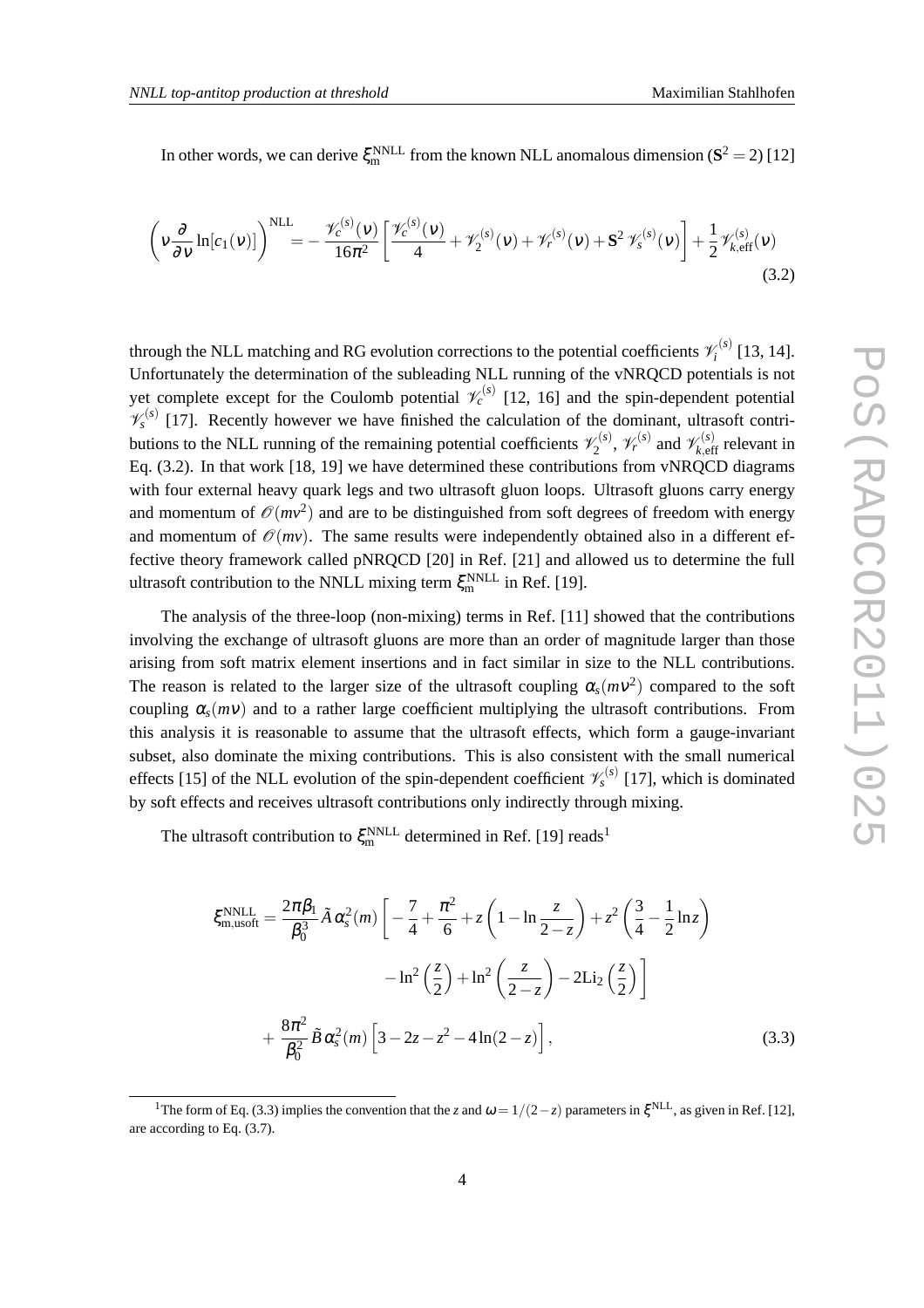with

$$
\beta_0 = \frac{11}{3}C_A - \frac{4}{3}Tn_f, \quad \beta_1 = \frac{34}{3}C_A^2 - 4C_F Tn_f - \frac{20}{3}C_A Tn_f, \tag{3.4}
$$

$$
\tilde{A} = -C_F (C_A + C_F) (C_A + 2C_F) \frac{1}{3\pi},
$$
\n(3.5)

$$
\tilde{B} = -C_F(C_A + C_F)(C_A + 2C_F)\frac{C_A(47 + 6\pi^2) - 10n_f T}{108\pi^2},
$$
\n(3.6)

$$
z \equiv \left(\frac{\alpha_s(mv)}{\alpha_s(m)}\right)^{\text{LL}} = \left(1 + \frac{\alpha_s(m)\beta_0}{2\pi}\ln v\right)^{-1}.
$$
 (3.7)

Together with  $\xi_{nm}^{NNLL}$  from Ref. [11] it gives the dominant contribution to the NNLL running of  $c_1(v)$  (in the  $\overline{\text{MS}}$  scheme). The corresponding matching condition  $c_1(1)$  in Eq. (3.1) is obtained from a full theory two-loop calculation [22, 23] and is given in Ref. [11].

#### **4. Results**

The numerical analysis of the new result for the NNLL evolution of the current coefficient  $c_1(v)$  carried out in Ref. [19] shows that the ultrasoft mixing contribution in Eq. (3.3) compensates the anomalously large ultrasoft nonmixing contribution to a large extent. That can be observed best in the plot of Fig. 1. The renormalization scale dependence of  $c_1(v)$  reduces substantially, when the new result in Eq. (3.3) is included in the NNLL prediction. This is especially so close to the resonance, where typically  $v \sim v \sim 0.15$ .

To illustrate the (small) effect of the known soft contributions at NNLL we have drawn the gray area around our new NNLL result (black solid line) in Fig. 1. It shows the variation of the result due to multiplying the soft non-mixing terms at NNLL order by a factor between zero and two. We believe that this variation represents a good estimate of the uncertainty associated to the currently unknown NNLL soft mixing contributions. Compared to the remaining scale dependence of the NNLL ultrasoft contributions this uncertainty is negligible.

Finally we would like to show the effect of the new NNLL result in Eq. (3.3) on the prediction of  $\sigma_{tot}(e^+e^- \to t\bar{t})$  in the resonance region. In Fig. 2 a we have plotted the threshold cross section at LL, NLL and NNLL order without the new NNLL ultrasoft mixing contribution to the current as it was presented in Ref. [3]. In Fig. 2 b the cross section is shown including the new NNLL ultrasoft mixing contribution.<sup>2</sup> The decay of the top, actually an electroweak effect, we implemented only at LO by shifting the c.m. energy  $\sqrt{s} \rightarrow \sqrt{s} - i\Gamma_t$ . A systematic treatment of electroweak effects up to NNLL order can be found in Refs. [8, 26, 27, 9, 10].

At any order the velocity renormalization parameter  $\nu$  has been varied between 0.1 and 0.4. The reduction of the renormalization scale dependence due to the new NNLL contribution is substantial and clearly visible in Fig. 2 b. However it is conspicuous that the gap between NLL and NNLL bands is essentially the same in Fig. 2 a and b and that the remaining NNLL scale variation in Fig. 2 b is comparable to the one of the NLL result. We believe that this is related to an anomalously small scale dependence of the NLL prediction and might not be interpreted as an instability.

 ${}^{2}$ For both predictions the corresponding Schrödinger equation with the NNLL Coulomb potential was solved "exactly" using numerical methods. Relativistic corrections were consistently treated as perturbations.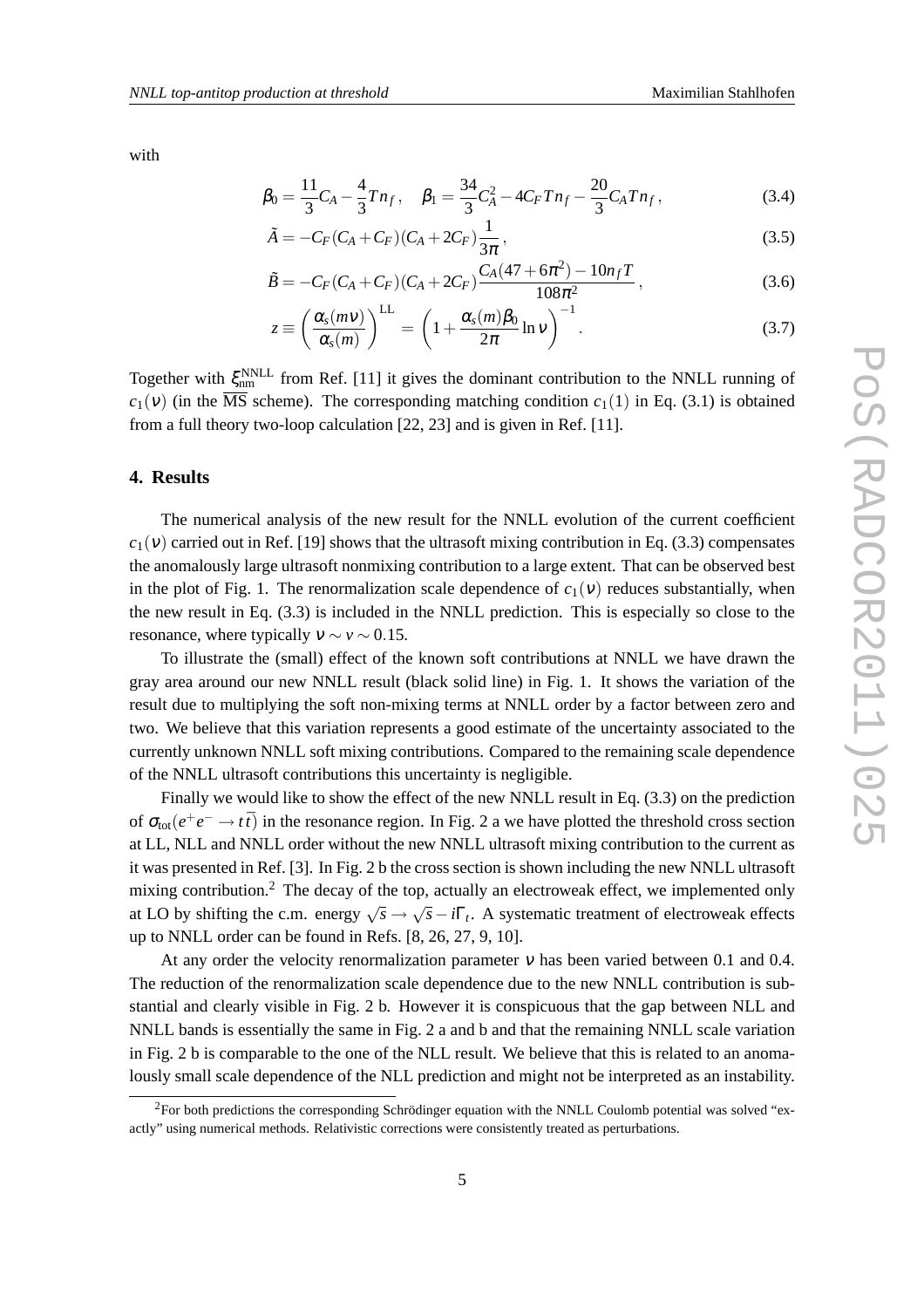

**Figure 1:** RG evolution of the <sup>3</sup>S<sub>1</sub> current coefficient  $c_1(v)$  normalized to  $c_1(1)$  for top-antitop production  $(m = 175 \text{ GeV})$ . The dotted (blue) line represents the full NLL result exp $[\xi^{\text{NLL}}]$ , the dashed (red) line includes in addition the NNLL non-mixing contribution,  $\exp[\xi^{NLL} + \xi_{nm}^{NNL}]$ . The solid (black) line accounts for the full NLL and NNLL non-mixing contributions as well as for the new ultrasoft NNLL mixing corrections,  $\exp[\xi^{NLL} + \xi_{nm}^{NNLL} + \xi_{m,\text{usoff}}^{NNLL}]$ . The gray area around the black line is generated by varying the soft NNLL non-mixing contributions to that curve by a factor between 0 and 2. For the plot we have used  $\alpha_s^{(n_f=5)}(175 \text{ GeV}) = 0.107.$ 

We postpone the determination of a final number for the remaining theoretical uncertainty of the NNLL cross section to an upcoming publication.

#### **5. Conclusions**

Including the recently obtained ultrasoft NNLL mixing contribution to the running of the leading vector current in the prediction for the total production cross section of a top-antitop pair near threshold leads to a substantial reduction of the renormalization scale dependence. We argue that the uncertainty due to the still unknown NNLL soft mixing contribution to the running of the effective current, which is now the only missing piece to a complete NNLL prediction of  $\sigma_{tot}(e^+e^- \to t\bar{t})$ , can be neglected compared to the size of the now fully known ultrasoft contributions. These findings will result in a substantial reduction of the perturbative uncertainty of the NNLL prediction. A thorough analysis of the respective theoretical errors from all possible sources including electroweak corrections and a variation of the vNRQCD matching scale in addition to the usual variation of the renormalization scale will be the subject of a future publication.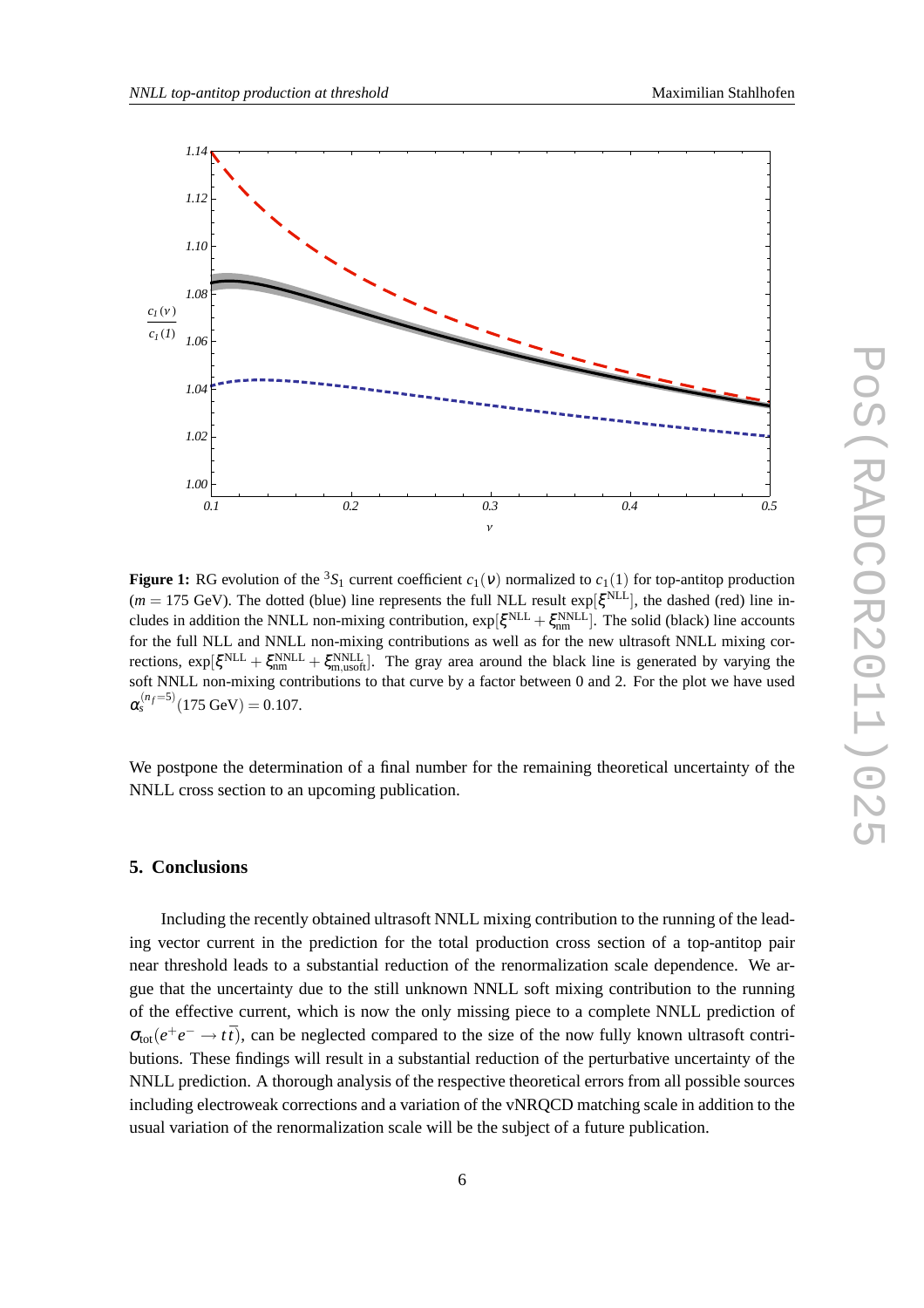

**Figure 2:** The band labeled "NNLL" represents the prediction of  $\sigma_{\text{tot}}(e^+e^- \to t\bar{t})$  in the threshold region with (a) and without (b) the NNLL ultrasoft mixing contribution to  $c_1(v)$  in addition to all other known QCD corrections up to NNLL order. The other bands refer to the complete NLL and LL results, respectively and are identical in both panels. All bands were generated by varying the renormalization parameter <sup>ν</sup> between 0.1 and 0.4 and using the 1S-mass scheme [25] with  $m^{1S} = 172$  GeV. Further input parameters were  $\Gamma_t = 1.46$  GeV for the top width and  $\alpha_s(M_Z) = 0.118$  for the strong coupling in the  $\overline{\text{MS}}$  scheme. In the peak region of the NNLL result in panel b the scale variation is  $\pm 1.7\%$ .

#### **References**

- [1] J. A. Aguilar-Saavedra *et al.* [ECFA/DESY LC Physics Working Group], arXiv:hep-ph/0106315; T. Abe *et al.* [American Linear Collider Working Group], in *Proc. of the APS/DPF/DPB Summer Study on the Future of Particle Physics (Snowmass 2001)* ed. N. Graf, arXiv:hep-ex/0106057; A. Juste *et al.*, arXiv:hep-ph/0601112.
- [2] G. T. Bodwin, E. Braaten and G. P. Lepage, Phys. Rev. D **51**, 1125 (1995) [Erratum-ibid. D **55**, 5853 (1997)] [arXiv:hep-ph/9407339].
- [3] A. H. Hoang, Acta Phys. Polon. B **34**, 4491 (2003) [arXiv:hep-ph/0310301].
- [4] A. Pineda and A. Signer, arXiv:hep-ph/0607239.
- [5] M. Beneke, Y. Kiyo, K. Schuller, PoS **RADCOR2007**, 051 (2007). [arXiv:0801.3464 [hep-ph]].
- [6] M. Luke, A. Manohar and I. Rothstein, Phys. Rev. **D61**, 074025 (2000) [arXiv:hep-ph/9910209].
- [7] A. H. Hoang, A. V. Manohar, I. W. Stewart and T. Teubner, Phys. Rev. Lett. **86**, 1951 (2001) [arXiv:hep-ph/0011254]; A. H. Hoang, A. V. Manohar, I. W. Stewart and T. Teubner, Phys. Rev. D **65**, 014014 (2002) [arXiv:hep-ph/0107144].
- [8] A. H. Hoang, C. J. Reisser, P. Ruiz-Femenia, Phys. Rev. **D82**, 014005 (2010). [arXiv:1002.3223 [hep-ph]].
- [9] M. Beneke, B. Jantzen, P. Ruiz-Femenia, Nucl. Phys. **B840**, 186-213 (2010). [arXiv:1004.2188 [hep-ph]].
- [10] A. A. Penin, J. H. Piclum, [arXiv:1110.1970 [hep-ph]].
- [11] A. H. Hoang, Phys. Rev. D **69**, 034009 (2004) [arXiv:hep-ph/0307376].
- [12] A. H. Hoang and I. W. Stewart, Phys. Rev. D **67**, 114020 (2003) [arXiv:hep-ph/0209340].
- [13] A.V. Manohar and I.W. Stewart, Phys. Rev. D **62**, 014033 (2000) [arXiv:hep-ph/9912226].